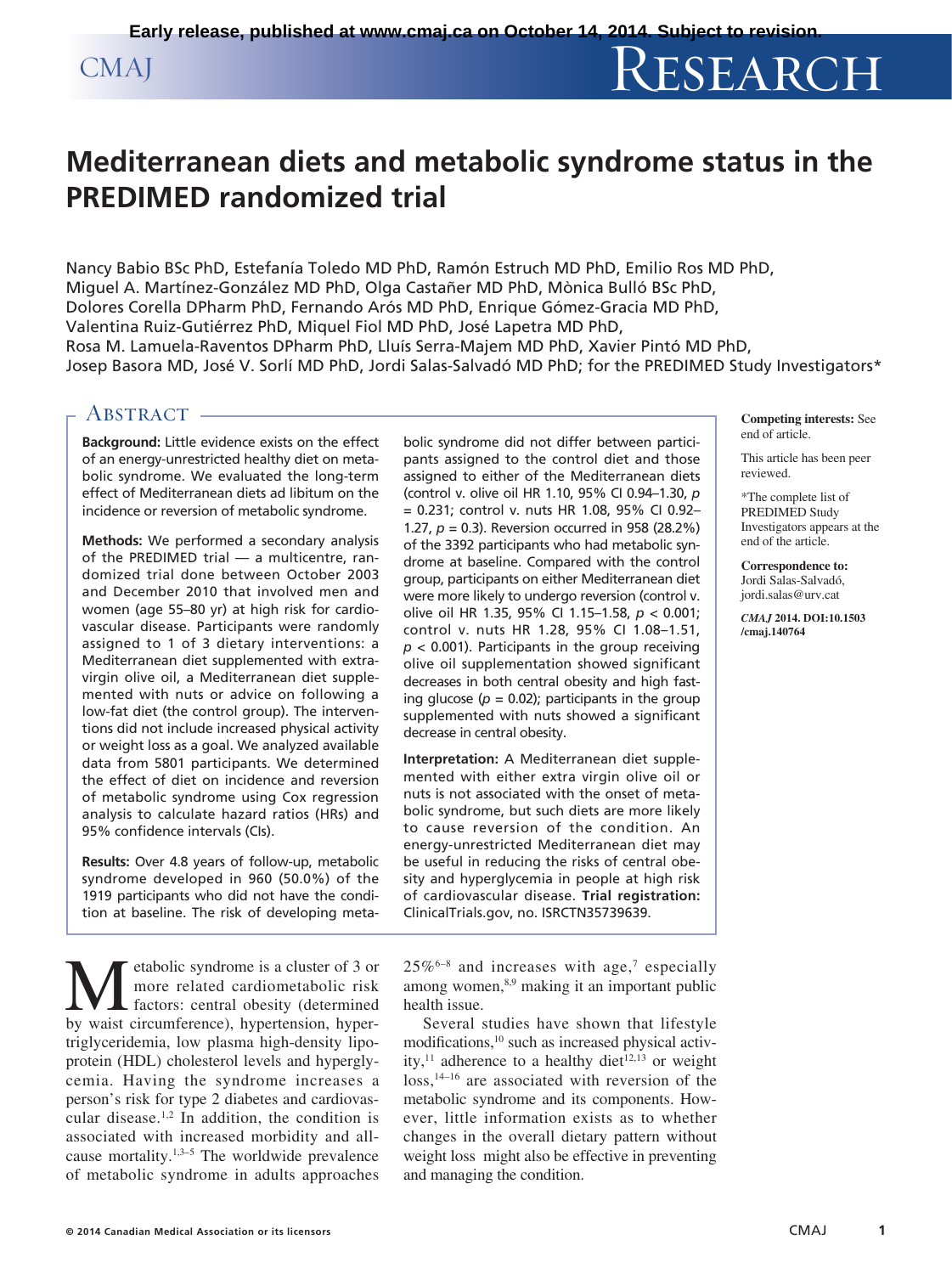The Mediterranean diet is recognized as one of the healthiest dietary patterns. It has shown benefits in patients with cardiovascular disease17,18 and in the prevention and treatment of related conditions, such as diabetes, $19-21$  hypertension<sup>22,23</sup> and metabolic syndrome.<sup>24</sup>

Several cross-sectional<sup>25-29</sup> and prospective<sup>30–32</sup> epidemiologic studies have suggested an inverse association between adherence to the Mediterranean diet and the prevalence or incidence of metabolic syndrome. Evidence from clinical trials has shown that an energy-restricted Mediterranean diet<sup>33</sup> or adopting a Mediterranean diet after weight loss<sup>34</sup> has a beneficial effect on metabolic syndrome. However, these studies did not determine whether the effect could be attributed to the weight loss or to the diets themselves.

Seminal data from the PREDIMED (PREvención con DIeta MEDiterránea) study suggested that adherence to a Mediterranean diet supplemented with nuts reversed metabolic syndrome more so than advice to follow a low-fat diet.<sup>35</sup> However, the report was based on data from only 1224 participants followed for 1 year. We have analyzed the data from the final PRE-DIMED cohort after a median follow-up of 4.8 years to determine the long-term effects of a Mediterranean diet on metabolic syndrome.

#### **Methods**

#### **Study design and population**

The PREDIMED study was a large, parallelgroup, multicentre, randomized, controlled field trial designed to assess the effects of the Mediterranean diet on the primary prevention of cardiovascular disease (www.predimed.es).

The protocol, design and methods of the trial have been described elsewhere.<sup>17,36</sup> Briefly, community-dwelling men (aged 55–80 yr) and women (aged 60–80 yr) with no previously documented cardiovascular disease were recruited for the study and were eligible to participate if they had either type 2 diabetes or at least 3 cardiovascular risk factors: hypertension, high plasma low-density lipoprotein (LDL) cholesterol, low plasma HDL cholesterol, overweight or obesity, current history of smoking and family history of premature coronary artery disease. From October 2003 to June 2009, 7447 participants were randomly assigned to 1 of 3 nutrition interventions (1:1:1). Two groups were advised to follow a Mediterranean diet supplemented with either extra-virgin olive oil (*n* = 2543) or nuts ( $n = 2454$ ), and 1 group (the control group) was advised to follow a low-fat diet (*n* = 2450). The institutional review board of the hospital

clinic in Barcelona, Spain, accredited by the United States Department of Health and Human Services Update for Federal Wide Assurance for the Protection of Human Subjects for International (non-US) Institutions approved the study protocol on July 16, 2002. The institutional review boards of the individual recruitment centres also approved the study protocol, and participants gave their informed consent.

To evaluate the effect of the dietary interventions on metabolic syndrome status, we analyzed data from those participants for whom biochemical determinations were available at baseline and for at least 2 years of follow-up. We performed two separate analyses: the first on the incidence of metabolic syndrome in participants who did not have the condition at baseline, and the second on reversion of metabolic syndrome in participants who had the condition at baseline.

#### **Interventions**

Personalized advice was given to participants in both Mediterranean diet groups to increase their adherence to the intervention. Participants in both Mediterranean diet groups received either extravirgin olive oil (about 1 L/wk) or mixed nuts (30 g/d; 15 g walnuts, 7.5 g hazelnuts and 7.5 g almonds) at no cost; participants in the control group received small nonfood gifts. The nutrient composition of the olive oil and nuts used in the study was assessed.17 Participants were not advised on calorie restriction, and physical activity was not promoted for any intervention group.

At baseline and quarterly thereafter, dietitians gave individual and group training sessions to provide information on typical Mediterranean foods, seasonal shopping lists, meal plans and recipes. Participants assigned to the control diet received recommendations to reduce their intake of all types of fat, from both animal and vegetable sources. Before October 2006, participants in the control group had only received a leaflet describing the low-fat diet. Thereafter, they received personalized advice and were invited to group sessions held with the same frequency as in the Mediterranean groups. During each training session, participants in the Mediterranean diet groups completed a 14-item questionnaire<sup>37</sup> to assess adherence to the intervention; participants in the control group completed a 9-item dietary screener to assess compliance with the low-fat diet.

#### **Outcomes**

Our primary outcome was metabolic syndrome status, which was defined in the PREDIMED study in accordance to the updated harmonized International Diabetes Federation and the Ameri-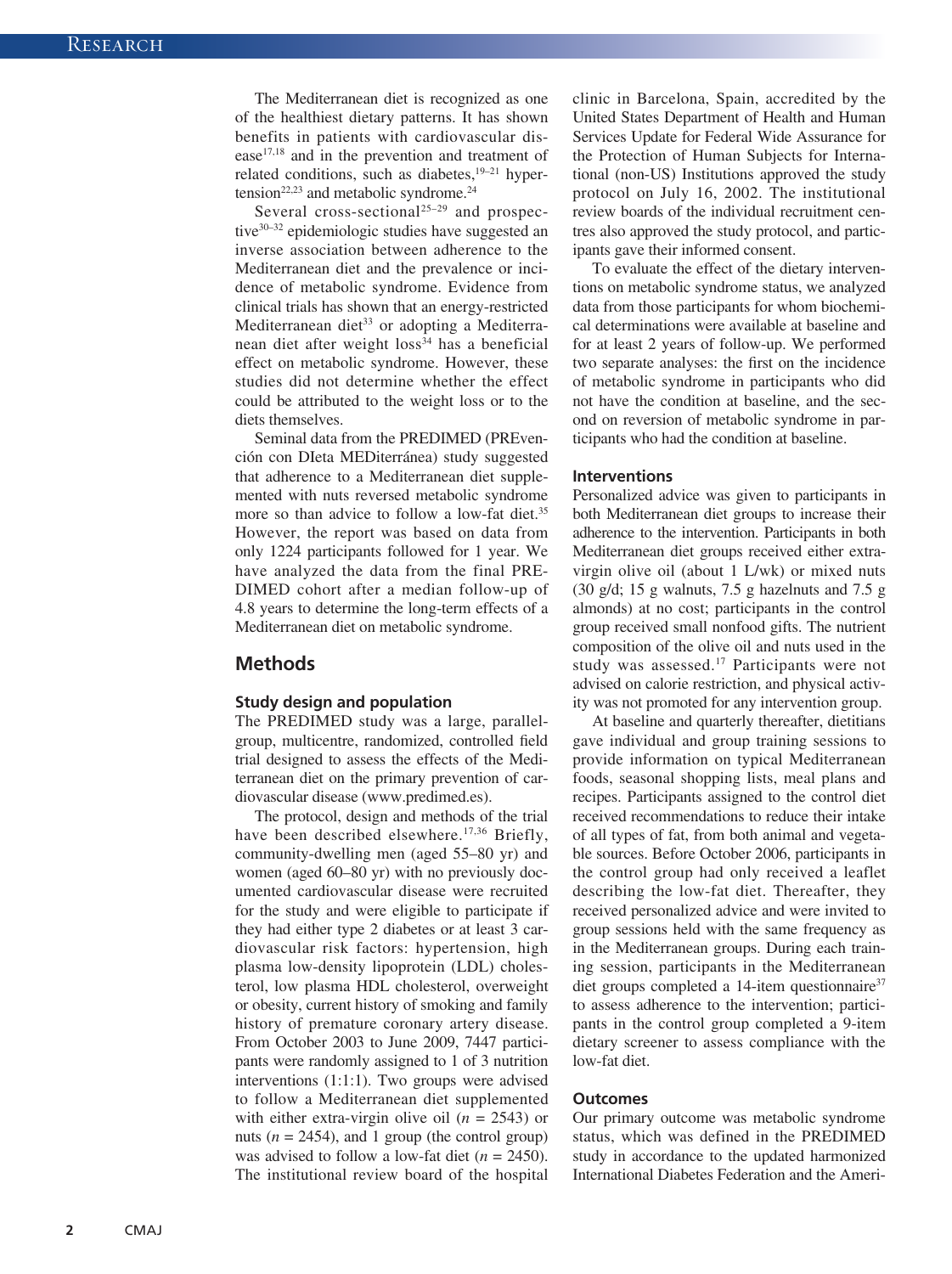can Heart Association/National Heart, Lung, and Blood Institute criteria.<sup>38</sup> We calculated the proportion of participants who did not meet criteria at baseline, but who had at least 3 components of metabolic syndrome yearly thereafter (i.e., incident metabolic syndrome). In addition, we calculated the proportion of participants who met criteria at baseline, but who had fewer than 3 components yearly thereafter (i.e., reversion of metabolic syndrome). We considered only the first change in status (incidence or reversion) in our analyses.

#### **Measurements**

At baseline and yearly for a median follow-up of 4.8 years, all of the participants were given personal interviews during which they completed the following items: a questionnaire about lifestyle variables, medical history and medication use; a 14-item validated questionnaire37 designed to assess adherence to the Mediterranean diet; a validated 137-item semiquantitative food-frequency questionnaire<sup>39</sup> and the validated Spanish version<sup>40</sup> of the Minnesota leisure-time physical activity questionnaire. In addition, trained staff determined anthropometric variables and blood pressure. Blood samples were collected from all participants after an overnight fast. We measured fasting plasma glucose, total cholesterol, HDL cholesterol and triglyceride concentrations at baseline and yearly during follow-up using standard methods. Laboratory staff were blinded to the intervention group.

| <b>Table 1:</b> Baseline characteristics of the study participants |  |
|--------------------------------------------------------------------|--|
|--------------------------------------------------------------------|--|

| Intervention group, % (no.)*               |                                                            |                                         |          |
|--------------------------------------------|------------------------------------------------------------|-----------------------------------------|----------|
| Mediterranean<br>diet + EVOO<br>$n = 1982$ | Mediterranean<br>$\text{dist} + \text{nuts}$<br>$n = 1885$ | Low-fat diet<br>(control)<br>$n = 1934$ | p valuet |
| 67.1(6.2)                                  | 66.7(6.0)                                                  | 67.3(6.2)                               | 0.04     |
| 40.9 (811)                                 | 45.0 (849)                                                 | 40.2 (777)                              | < 0.001  |
|                                            |                                                            |                                         |          |
| 23.6 (468)                                 | 26.5 (499)                                                 | 23.7 (459)                              | 0.08     |
| 13.8 (273)                                 | 14.4 (272)                                                 | 14.1(273)                               | 0.8      |
| 30.0(3.8)                                  | 29.8(3.8)                                                  | 30.3(4.1)                               | < 0.001  |
| 100.4 (10.2)                               | 100.0(10.5)                                                | 100.8 (10.7)                            | 0.08     |
| 233 (236)                                  | 249 (244)                                                  | 210 (243)                               | < 0.001  |
| 8.8(1.9)                                   | 8.8(1.9)                                                   | 8.4(1.9)                                | < 0.001  |
| 48.0 (952)                                 | 45.1 (850)                                                 | 47.8 (925)                              | 0.1      |
| 65.1 (1291)                                | 61.8 (1165)                                                | 64.7 (1251)                             | 0.07     |
|                                            |                                                            |                                         |          |
| 74.6 (1465)                                | 69.6 (1305)                                                | 75.3 (1440)                             | < 0.001  |
| 34.5 (682)                                 | 32.7 (615)                                                 | 32.8 (631)                              | 0.4      |
| 29.4 (579)                                 | 28.3 (531)                                                 | 29.1 (560)                              | 0.8      |
| 93.4 (1849)                                | 94.0 (1771)                                                | 94.6 (1830)                             | 0.3      |
| 65.3 (1291)                                | 64.2 (1203)                                                | 65.9 (1271)                             | 0.6      |
|                                            |                                                            |                                         |          |
| 72.0 (1 428)                               | 73.0 (1 376)                                               | 73.4 (1 420)                            | 0.3      |
| 4.1(81)                                    | 4.6(86)                                                    | 3.5(68)                                 | 0.3      |
| 41.5 (822)                                 | 38.4 (726)                                                 | 39.7 (767)                              | 0.2      |
| 7.3(145)                                   | 6.0(113)                                                   | 7.5(144)                                | 0.1      |
| 30.2 (598)                                 | 26.9 (505)                                                 | 30.7 (593)                              | 0.02     |
| 19.7 (390)                                 | 20.4 (384)                                                 | 21.3(412)                               | 0.5      |
|                                            |                                                            |                                         |          |

Note: BMI = body mass index, EVOO = extra virgin olive oil, HDL = high-density lipoprotein, MET = metabolic equivalent of task.

\*Unless otherwise stated.

†Values determined using  $\chi^2$  test for categorical variables and analysis of variance for continuous variables.

‡Defined in accordance with the International Diabetes Federation and the American Heart Association/National Heart, Lung and Blood Institute criteria.38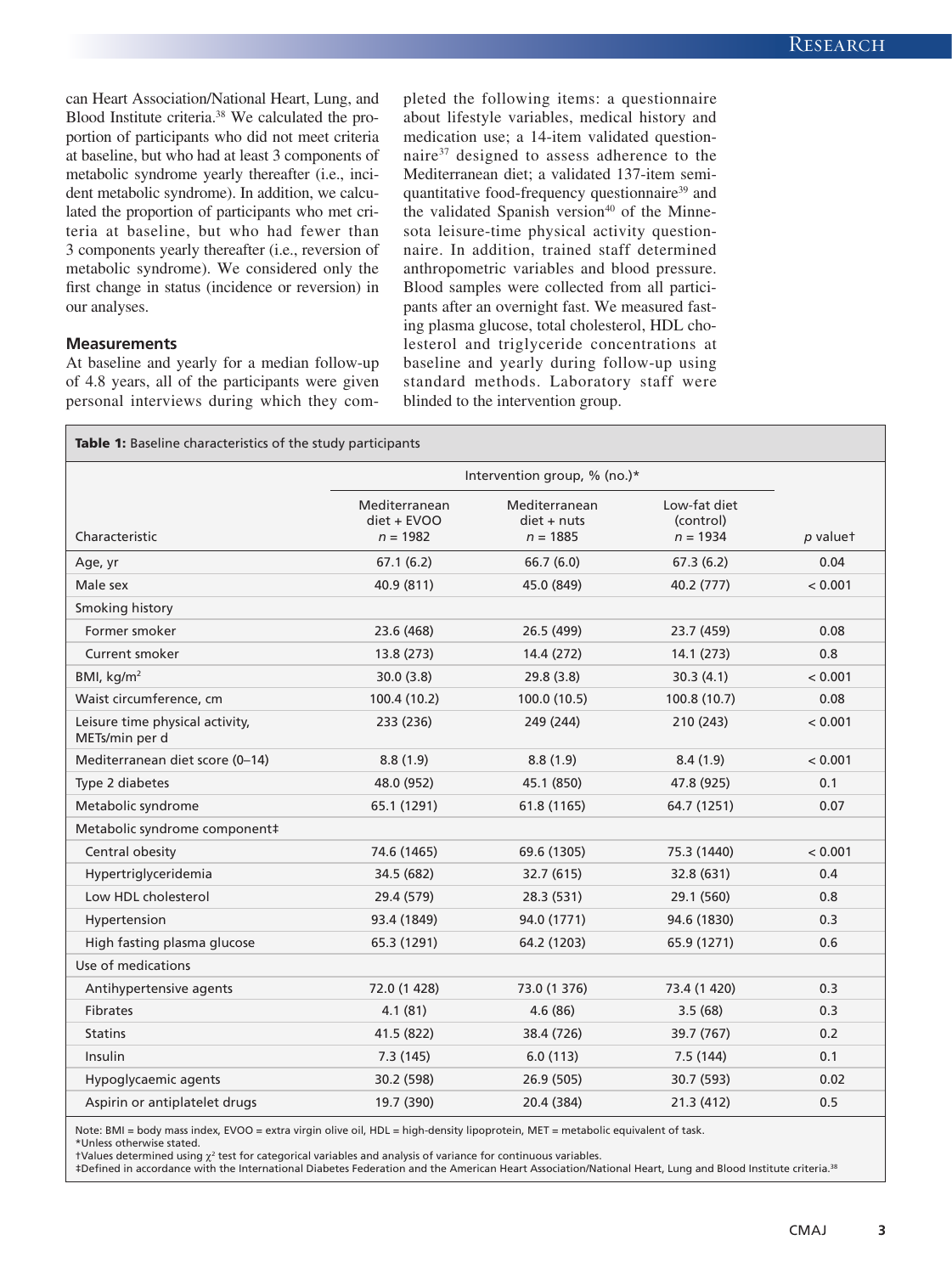#### **Statistical analyses**

Assuming an expected incidence of metabolic syndrome of 21% and a hazard ratio (HR) of 0.7 for the comparison of the intervention groups with the control group, the statistical power for our analyses is 83%. Assuming an expected reversion rate of metabolic syndrome of 7.5% and a HR of 1.7 for the comparison of the intervention groups with the control group, the statistical power for our analyses is 92%.

We used the Bonferroni method to test multiple comparisons of the 5 components of metabolic syndrome between intervention groups at the end of follow-up. We used generalized estimating equations to assess changes in the incidence of metabolic syndrome between intervention groups during follow-up. We fitted Cox regression models to determine HRs and 95% confidence intervals (CIs) for incidence or reversion by intervention group.

For our primary analyses of incidence or reversion, the time variable was the interval between randomization and either the date of incidence or reversion, the date of the last follow-up visit, the date of death or the date on which the participant was lost to follow-up, whichever occurred first.

All *p* values are 2-tailed with a signifance

level of less than 0.05. We performed statistical analyses using SPSS version 19.0 and STATA version 12.0.

#### **Results**

Of the 7447 participants in the PREDIMED trial, biochemical determinations were available for [5801 \(77.9%\) \(Appendix 1, available at www.cmaj](http://www.cmaj.ca/lookup/suppl/doi:10.1503/cmaj.140764/-/DC1) .ca/lookup/suppl/doi:10.1503/cmaj.140764/-/DC1**)**. We found no differences in the main characteristics of participants betw een the total cohort of participants and those included in our analysis (data not shown).

Among participants with or without metabolic syndrome at baseline (Appendices 2 and 3, avail[able at www.cmaj.ca/lookup/suppl/doi:10.1503](http://www.cmaj.ca/lookup/suppl/doi:10.1503/cmaj.140764/-/DC1) /cmaj.140764/-/DC1**)**, the median Mediterranean diet score (as determined using the 14-item questionnaire) throughout follow-up was significantly higher among participants allocated to the Mediterranean diet groups compared with those in the control group.

Throughout follow-up, consumption of nuts and extra-virgin olive oil were significantly higher among participants allocated to the Mediterranean diets supplemented with nuts or olive oil, respec-

| Table 2: Prevalence of metabolic syndrome and its component conditions at baseline and final follow-up |                              |                                       |                           |          |  |
|--------------------------------------------------------------------------------------------------------|------------------------------|---------------------------------------|---------------------------|----------|--|
|                                                                                                        | Intervention, % (no.)        |                                       |                           |          |  |
| Condition                                                                                              | Mediterranean<br>diet + EVOO | Mediterranean<br>$\text{dist}$ + nuts | Low-fat diet<br>(control) | p value* |  |
| <b>Metabolic syndrome</b>                                                                              | $n = 1982$                   | $n = 1885$                            | $n = 1934$                |          |  |
| At baseline                                                                                            | 65.1 (1291)                  | 61.8 (1165)                           | 64.7 (1251)               | 0.07     |  |
| At final follow-up                                                                                     | 66.6 (1320)                  | 64.9 (1223)                           | 68.6 (1326)               | 0.05     |  |
| <b>Central obesity</b>                                                                                 | $n = 1981$                   | $n = 1897$                            | $n = 1926$                |          |  |
| At baseline                                                                                            | 74.4 (1474)                  | 69.5 (1319)                           | 75.3 (1451)               | < 0.001  |  |
| At final follow-up                                                                                     | 74.1 (1467)                  | 70.9 (1345)                           | 75.0 (1445)               | 0.005    |  |
| Hypertriglyceridemia                                                                                   | $n = 1994$                   | $n = 1891$                            | $n = 1946$                |          |  |
| At baseline                                                                                            | 34.3 (683)                   | 32.5 (615)                            | 32.5 (634)                | 0.4      |  |
| At final follow-up                                                                                     | 32.6 (656)                   | 30.6 (575)                            | 33.4 (649)                | 0.1      |  |
| <b>Low HDL cholesterol</b>                                                                             | $n = 1985$                   | $n = 1886$                            | $n = 1946$                |          |  |
| At baseline                                                                                            | 29.3 (582)                   | 28.2 (532)                            | 28.1 (563)                | 0.7      |  |
| At final follow-up                                                                                     | 35.0 (694)                   | 34.8 (656)<br>34.3 (668)              |                           | 0.9      |  |
| <b>Hypertension</b>                                                                                    | $n = 2032$                   | $n = 1934$                            | $n = 1990$                |          |  |
| At baseline                                                                                            | 93.5 (1899)                  | 93.8 (1814)                           | 94.7 (1884)               | 0.3      |  |
| At final follow-up                                                                                     | 95.4 (1938)                  | 94.8 (1833)                           | 95.4 (1899)               | 0.6      |  |
| <b>High fasting plasma glucose</b>                                                                     | $n = 2010$                   | $n = 1896$                            | $n = 1966$                |          |  |
| At baseline                                                                                            | 65.6 (1319)                  | 64.5 (1223)                           | 66.3 (1304)               | 0.5      |  |
| At final follow-up                                                                                     | 68.9 (1385)                  | 68.4 (1296)                           | 71.9 (1414)               | 0.03     |  |
| Note: EVOO = extra-virgin olive oil, HDL = high-density lipoprotein.<br>$\chi^2$ test.                 |                              |                                       |                           |          |  |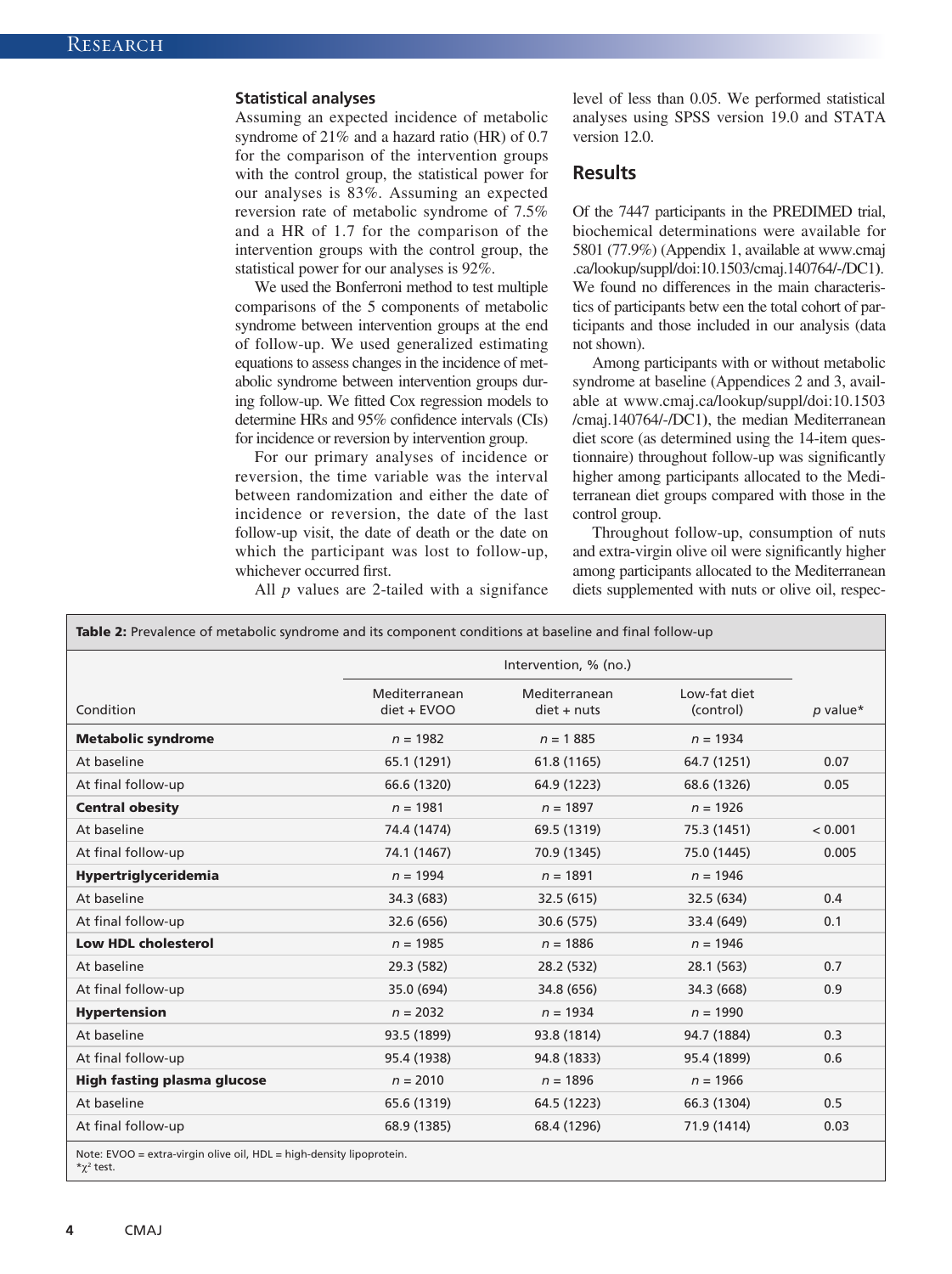[tively \(Appendix 4, available at www.cmaj.ca](http://www.cmaj.ca/lookup/suppl/doi:10.1503/cmaj.140764/-/DC1) /lookup/suppl/doi:10.1503/cmaj.140764/-/DC1**)**. Changes in body weight and physical activity were small and did not differ significantly between [groups \(Appendix 5, available at www.cmaj.ca](http://www.cmaj.ca/lookup/suppl/doi:10.1503/cmaj.140764/-/DC1) /lookup/suppl/doi:10.1503/cmaj.140764/-/DC1**)**.

Of the 5801 participants included in our analysis (Table 1), 63.9% (*n* = 3707) met the criteria for metabolic syndrome at baseline. The prevalence of central obesity and high fasting plasma glucose were significantly higher in the control group at the end of follow-up (Table 2) than in the Mediterranean diet groups. We saw a significant difference in central obesity between Mediterranean diet groups at the end of follow-up (Bonferroni adjusted  $p = 0.025$ ). After a median follow-up of 4.8-years, we found a significantly smaller increase in the prevalence of metabolic syndrome among participants assigned to the Mediterranean diet supplemented with extra-virgin olive oil than among participants in the control group  $(p = 0.013)$  (Figure 1).

We assessed incidence of metabolic syndrome for 2094 participants who did not have the condition at baseline (691 in the olive oil supplementation group, 720 in the nut supplementation group and 683 in the control group). Data were missing for some of the covariables needed to assess incidence for 175 participants [\(Appendix 6, available at www.cmaj.ca/lookup](http://www.cmaj.ca/lookup/suppl/doi:10.1503/cmaj.140764/-/DC1) /suppl/doi:10.1503/cmaj.140764/-/DC1**)**. Thus, our analysis on incidence included data from 1919 participants.

Over a median follow-up of 3.2 yr (maximum 7 yr), we found no between-group differences in the cumulative incidence of metabolic syndrome or [its components \(Appendix 7, available at www.](http://www.cmaj.ca/lookup/suppl/doi:10.1503/cmaj.140764/-/DC1) cmaj.ca/lookup/suppl/doi:10.1503/cmaj.140764 /-/DC1**)**.

The risk of metabolic syndrome incidence (Table 3) did not differ significantly between the Mediterranean diet groups and the control group (control v. olive oil HR 1.10, 95% CI 0.94–1.30,  $p = 0.231$ ; control v. nuts HR 1.08, 95% CI 0.92–1.27,  $p = 0.322$ ). In addition, the risk of each component of metabolic syndrome did not show significant between-group differences [\(Appendix 8, available at www.cmaj.ca/lookup](http://www.cmaj.ca/lookup/suppl/doi:10.1503/cmaj.140764/-/DC1) /suppl/doi:10.1503/cmaj.140764/-/DC1**)**.

To assess reversion, we included only those participants who had metabolic syndrome at baseline ( $n = 3707$ ); however, data were missing for 315 participants. Thus, we included data from 3392 participants in our analyses. During a median follow-up of 4.8 years, reversion occurred in 958 (28.2%) participants (Appen[dix 9, available at www.cmaj.ca/lookup](http://www.cmaj.ca/lookup/suppl/doi:10.1503/cmaj.140764/-/DC1) /suppl/doi:10.1503/cmaj.140764/-/DC1**)**. Compared with the control diet, both Mediterranean diets were significantly more likely to revert metabolic syndrome (control v. olive oil HR 1.35, 95% CI 1.15–1.58, *p* < 0.001; control v. nuts HR



**Figure 1: Prevalence of metabolic syndrome during follow-up. Error bars denote 95% confidence intervals. The changes were assessed with generalized estimating equations, and the** *p* **values shown are for the overall trend. Note: EVOO = extra-virgin olive oil.**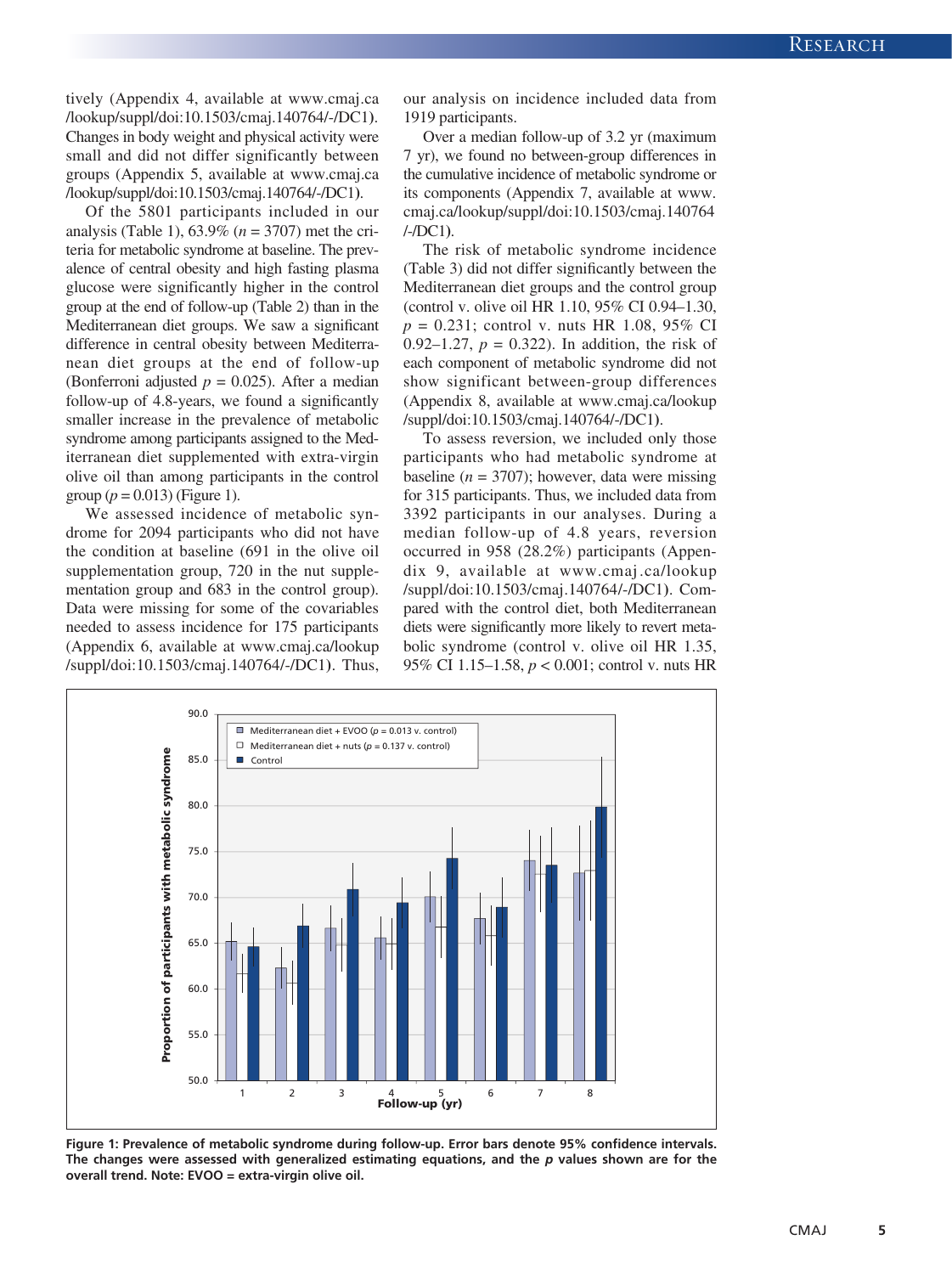1.28, 95% CI 1.08–1.51, *p* < 0.001). The cumulative reversion rates for metabolic syndrome, central obesity and high fasting plasma glucose differed significantly among the 3 groups. Reversion was higher in both Mediterranean diet groups compared with the control group (Table 3, [Appendix 10, available at www.cmaj.ca/lookup](http://www.cmaj.ca/lookup/suppl/doi:10.1503/cmaj.140764/-/DC1) /suppl/doi:10.1503/cmaj.140764/-/DC1).

Participants assigned to the Mediterranean diets were significantly more likely to no longer meet the criterion of central obesity compared with those in the control group (both  $p < 0.001$ ), even after adjustment for confounders (Appendix 11, avail[able at www.cmaj.ca/lookup/suppl/doi:10.1503](http://www.cmaj.ca/lookup/suppl/doi:10.1503/cmaj.140764/-/DC1) /cmaj.140764/-/DC1**)**. Compared with the control group, only the participants in the group supplemented with extra-virgin olive oil were more likely to no longer meet the criterion of high fasting plasma glucose  $(p = 0.02)$ .

#### **Discussion**

In this large, multicentre, randomized controlled trial involving people with high cardiovascular risk, a Mediterranean diet supplemented with extra-virgin olive oil was associated with a smaller increase in the prevalence of metabolic syndrome compared with advice on following a low-fat diet. However, we found no beneficial effect of a Mediterranean diet on incidence of new-onset metabolic syndrome. Thus, the smaller increase in prevalence was likely due to reversion. Because there were no between-group differences in weight loss or energy expenditure, the change is likely attributable to the difference in dietary patterns.

Our results are not consistent with those of observational studies<sup>24</sup> that have shown a beneficial effect of a Mediterranean diet on the incidence of metabolic syndrome. However, our results are consistent with those of Esposito and

colleagues,33 who found beneficial effects on metabolic syndrome and its components with an energy-restricted Mediterranean diet in a short clinical trial. Contrary to our study, their results could have been due to energy restriction leading to substantial weight loss.<sup>33</sup>

Similar to the previous PREDIMED report,<sup>35</sup> we found a beneficial effect of a Mediterranean diet on reversion of metabolic syndrome, but not on the incidence of the condition. However, we did see a net beneficial effect on prevalence as a result of reversion.

We found the Mediterranean diet supplemented with extra-virgin olive-oil to have the most beneficial effect on central obesity and hyperglycemia. These results concur with those of cross-sectional<sup>26,41,42</sup> and prospective epidemiologic studies<sup>24,30,32</sup> that showed an inverse association between adherence to a Mediterranean diet and central obesity.

We can speculate that a Mediterranean diet, particularly one supplemented with extra-virgin olive oil (which has anti-inflammatory properties), could exert positive effects on fat redistribution. In a short-term experimental crossover study involving participants with obesity and insulin resistance, an isocaloric Mediterranean diet rich in extra-virgin olive oil prevented accumulation of central body fat compared with a low-fat diet, without affecting body weight.<sup>43</sup> In addition, there is evidence that patients with type 2 diabetes involved in weight maintenance programs tend to have a disproportionate loss of lower body versus upper body fat compared with patients given a diet rich in monounsaturated fatty acids.<sup>44</sup>

The protective effect on the hyperglycemia component of the metabolic syndrome that we saw with olive oil supplementation is also consistent with the efficacy of dietary monounsatu-

| Table 3: Risk of metabolic syndrome* incidence and reversion by intervention |                                                      |                                                      |                                                          |                                                       |  |  |  |
|------------------------------------------------------------------------------|------------------------------------------------------|------------------------------------------------------|----------------------------------------------------------|-------------------------------------------------------|--|--|--|
|                                                                              | Incidence<br>HR (95% CI) <sup>+</sup>                |                                                      | Reversion<br>HR (95% CI) <sup>+</sup>                    |                                                       |  |  |  |
| Model                                                                        | Mediterranean<br>diet + EVOO v. control<br>$n = 663$ | Mediterranean<br>diet + nuts y. control<br>$n = 662$ | Mediterranean<br>$di$ et + FVOO v. control<br>$n = 1236$ | Mediterranean<br>diet + nuts y. control<br>$n = 1062$ |  |  |  |
| Crude model                                                                  | $1.04(0.89 - 1.21)$                                  | $1.04(0.88 - 1.19)$                                  | $1.42(1.21 - 1.66)$                                      | $1.42(1.20-1.67)$                                     |  |  |  |
| Age-, sex- and centre-adjusted<br>model                                      | $1.03(0.88 - 1.21)$                                  | $1.01(0.86 - 1.19)$                                  | $1.42(1.21 - 1.67)$                                      | $1.38(1.17-1.63)$                                     |  |  |  |
| Multivariable adjusted model#                                                | $1.10(0.94 - 1.30)$                                  | $1.08(0.92 - 1.27)$                                  | $1.35(1.15 - 1.58)$                                      | $1.28(1.08 - 1.51)$                                   |  |  |  |

Note: CI = confidence interval, EVOO = extra-virgin olive oil, HR = hazard ratio.

\*Defined in accordance with the International Diabetes Federation and the American Heart Association/National Heart, Lung, and Blood Institute criteria.38 †Cox regression model.

‡Adjusted for sex, age, Mediterranean diet score, energy intake, body mass index, physical activity, smoking and antidiabetic drugs other than insulin. All models were stratified by recruitment centre.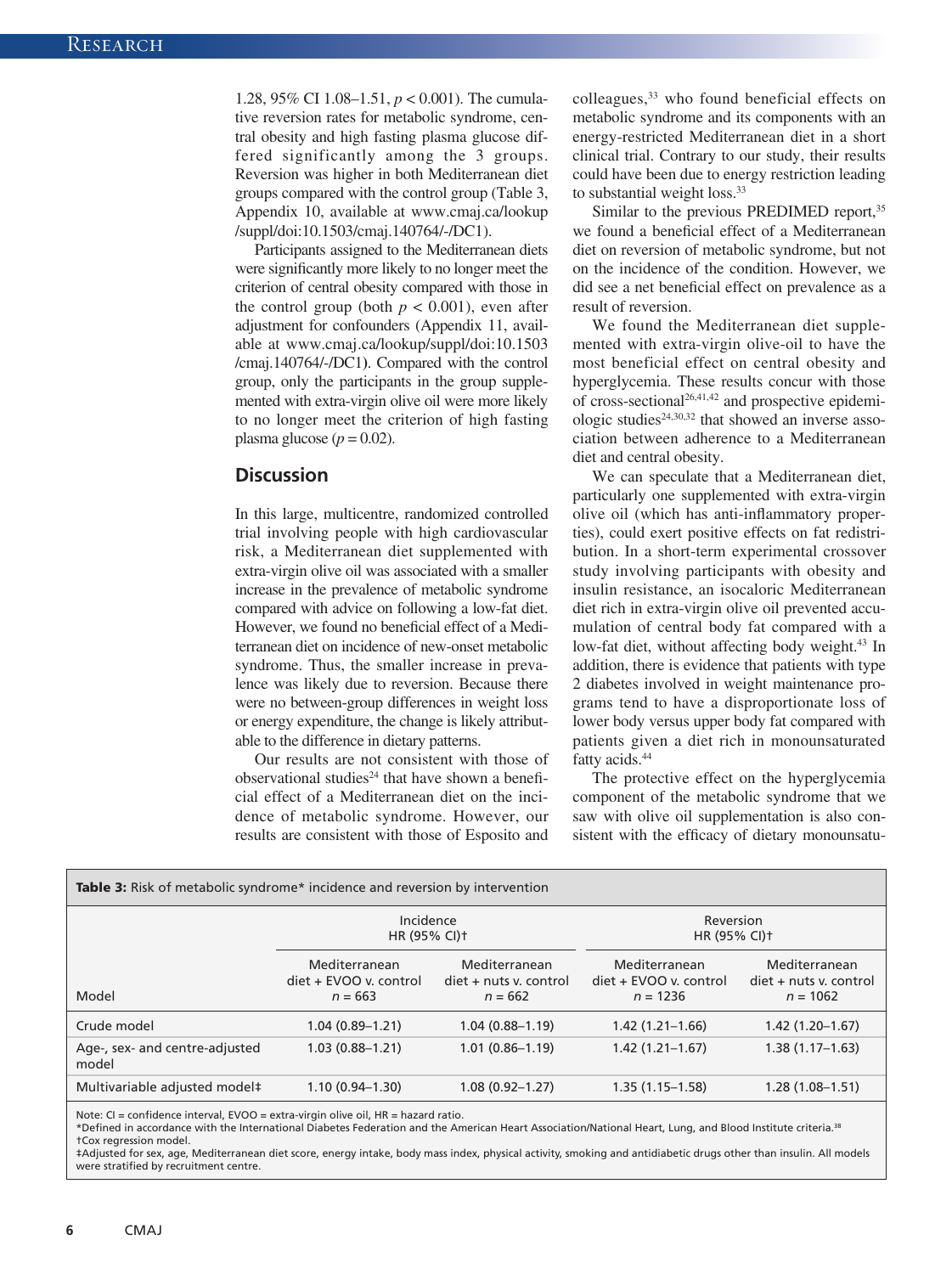rated fatty acids for reducing cardiovascular risk factors related to metabolic syndrome<sup>45</sup> and the risk of insulin resistance and diabetes.<sup>21</sup> Several controlled interventions have shown that diets rich in monounsaturated fatty acids improve insulin sensitivity compared with those high in saturated fatty acids.<sup>43,46</sup>

The Mediterranean diet includes components beyond monounsaturated fatty acids that have been reported to improve inflammation, oxidative stress, insulin resistance and secretion pathogenic factors in obesity, diabetes and metabolic syndrome. For example, many fruits, vegetables and seeds contain minerals, polyphenols and other phytochemicals that combat oxidative stress, inflammation and insulin resistance.47,48 Extra-virgin olive oil and nuts show potent anti-inflammatory $49$  and antioxidant effects, and both of the PREDIMED Mediterranean diets have shown these effects.50,51 Many components of the Mediterranean diet are likely to be beneficial in terms of glucose metabolism, reducing the risk of diabetes.<sup>21</sup> However, the recognized protective effect of the Mediterranean diet was not enough to prevent metabolic syndrome in our study population.

#### **Limitations**

Incidence and reversion of metabolic syndrome were secondary end-points of the PREDIMED trial, making our analyses exploratory in nature. Because our sample comprised older participants at high risk of cardiovascular disease, our results cannot be generalized to the general population. Complete data were not available for analysis for some of the participants; we had greater losses during follow-up in the control group, but participants who dropped out had a worse cardiovascular risk profile at baseline than participants who remained in the study, suggesting a bias toward benefit in the control group.

#### **Conclusion**

Mediterranean diets supplemented with olive oil or nuts were not associated with a reduced incidence of metabolic syndrome compared with a low-fat diet; however, both diets were associated with a significant rate of reversion of metabolic syndrome. Such diets may be useful in reducing central obesity and hyperglycemia in patients with high risk of cardiovascular disease.

#### **References**

- 1. Isomaa B, Almgren P, Tuomi T, et al. Cardiovascular morbidity and mortality associated with the metabolic syndrome. *Diabetes Care* 2001;24:683-9.
- 2. Schmidt C, Bergström GML. The metabolic syndrome predicts cardiovascular events: results of a 13-year follow-up in initially healthy 58-year-old men. *Metab Syndr Relat Disord* 2012;10: 394-9.
- 3. Mozaffarian D, Kamineni A, Prineas RJ, et al. Metabolic syndrome and mortality in older adults: the Cardiovascular Health Study. *Arch Intern Med* 2008;168:969-78.
- 4. Mottillo S, Filion KB, Genest J, et al. The metabolic syndrome and cardiovascular risk a systematic review and meta-analysis. *J Am Coll Cardiol* 2010;56:1113-32.
- 5. Sun D-L, Wang J-H, Jiang B, et al. Metabolic syndrome vs. its components for prediction of cardiovascular mortality: a cohort study in Chinese elderly adults. *J Geriatr Cardiol* 2012;9:123-9.
- 6. Athyros VG, Ganotakis ES, Elisaf M, et al. The prevalence of the metabolic syndrome using the National Cholesterol Educational Program and International Diabetes Federation definitions. *Curr Med Res Opin* 2005;21:1157-9.
- 7. Ford ES, Li C, Zhao G. Prevalence and correlates of metabolic syndrome based on a harmonious definition among adults in the US. *J Diabetes* 2010;2:180-93.
- 8. Beltrán-Sánchez H, Harhay MO, Harhay MM, et al. Prevalence and trends of metabolic syndrome in the adult U.S. population, 1999–2010. *J Am Coll Cardiol* 2013;62:697-703.
- 9. Riediger ND, Clara I. Prevalence of metabolic syndrome in the Canadian adult population. *CMAJ* 2011;183:E1127-34.
- Yamaoka K, Tango T. Effects of lifestyle modification on metabolic syndrome: a systematic review and meta-analysis. *BMC Med* 2012;10:138.
- 11. Earnest CP, Johannsen NM, Swift DL, et al. Dose effect of cardiorespiratory exercise on metabolic syndrome in postmenopausal women. *Am J Cardiol* 2013;111:1805-11.
- 12. Azadbakht L, Mirmiran P, Esmaillzadeh A, et al. Beneficial effects of a dietary approaches to stop hypertension eating plan on features of the metabolic syndrome. *Diabetes Care* 2005;28:2823-31.
- 13. Akbaraly TN, Singh-Manoux A, Tabak AG, et al. Overall diet history and reversibility of the metabolic syndrome over 5 years: the Whitehall II prospective cohort study. *Diabetes Care* 2010;33: 2339-41.
- 14. Case CC, Jones PH, Nelson K, et al. Impact of weight loss on the metabolic syndrome. *Diabetes Obes Metab* 2002;4:407-14.
- 15. Lofgren IE, Herron KL, West KL, et al. Weight loss favorably modifies anthropometrics and reverses the metabolic syndrome in premenopausal women. *J Am Coll Nutr* 2005;24:486-93.
- 16. de la Iglesia R, Lopez-Legarrea P, Abete I, et al. A new dietary strategy for long-term treatment of the metabolic syndrome is compared with the American Heart Association (AHA) guidelines: the MEtabolic Syndrome REduction in NAvarra (RESMENA) project. *Br J Nutr* 2014;111:643-52.
- 17. Estruch R, Ros E, Salas-Salvadó J, et al. Primary prevention of cardiovascular disease with a Mediterranean diet. *N Engl J Med* 2013;368:1279-90.
- 18. Estruch R, Martínez-González MA, Corella D, et al. Effects of a Mediterranean-style diet on cardiovascular risk factors: a randomized trial. *Ann Intern Med* 2006;145:1-11.
- 19. Salas-Salvadó J, Bulló M, Babio N, et al. Reduction in the incidence of type 2 diabetes with the Mediterranean diet: results of the PREDIMED-Reus nutrition intervention randomized trial. *Diabetes Care* 2011;34:14-9.
- 20. Rossi M, Turati F, Lagiou P, et al. Mediterranean diet and glycaemic load in relation to incidence of type 2 diabetes: results from the Greek cohort of the population-based European Prospective Investigation into Cancer and Nutrition (EPIC). *Diabetologia* 2013;56:2405-13.
- 21. Salas-Salvadó J, Martinez-González MÁ, Bulló M, et al. The role of diet in the prevention of type 2 diabetes. *Nutr Metab Cardiovasc Dis* 2011;21(Suppl 2):B32-48.
- 22. Estruch R. Anti-inflammatory effects of the Mediterranean diet: the experience of the PREDIMED study. *Proc Nutr Soc* 2010; 69:333-40.
- 23. Núñez-Córdoba JM, Valencia-Serrano F, Toledo E, et al. The Mediterranean diet and incidence of hypertension: the Seguimiento Universidad de Navarra (SUN) Study. *Am J Epidemiol* 2009;169:339-46.
- 24. Kastorini C-M, Milionis HJ, Esposito K, et al. The effect of Mediterranean diet on metabolic syndrome and its components: a meta-analysis of 50 studies and 534,906 individuals. *J Am Coll Cardiol* 2011;57:1299-313.
- 25. Panagiotakos DB, Pitsavos C, Chrysohoou C, et al. Impact of lifestyle habits on the prevalence of the metabolic syndrome among Greek adults from the ATTICA study. *Am Heart J*  $2004:147:106-12$
- 26. Babio N, Bulló M, Basora J, et al. Adherence to the Mediterranean diet and risk of metabolic syndrome and its components. *Nutr Metab Cardiovasc Dis* 2009;19:563-70.
- 27. Doupis J, Dimosthenopoulos C, Diamanti K, et al. Metabolic syndrome and Mediterranean dietary pattern in a sample of young, male, Greek navy recruits. *Nutr Metab Cardiovasc Dis* 2009;19:e7-8.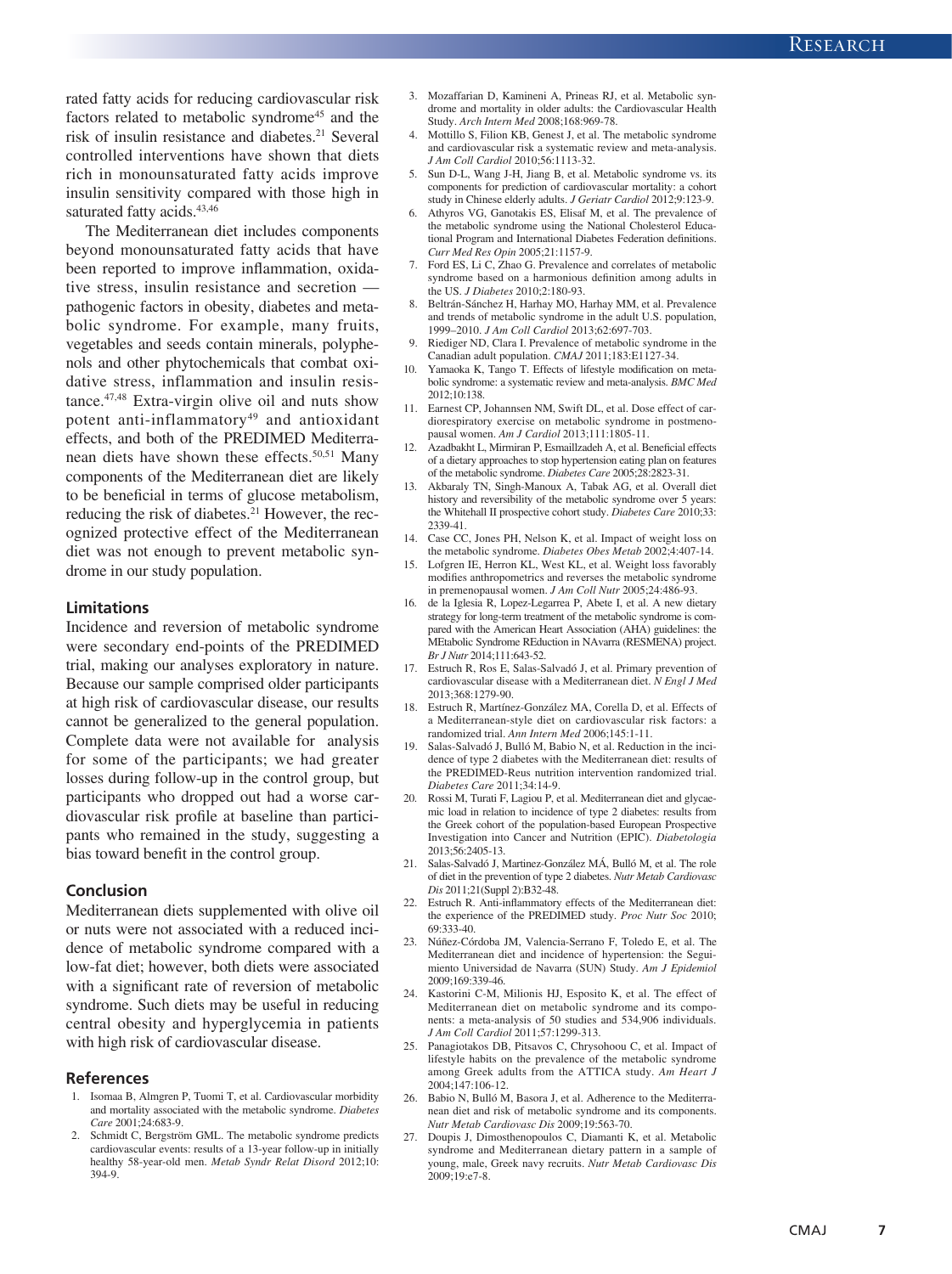- 28. Paletas K, Athanasiadou E, Sarigianni M, et al. The protective role of the Mediterranean diet on the prevalence of metabolic syndrome in a population of Greek obese subjects. *J Am Coll Nutr* 2010;29:41-5.
- 29. Viscogliosi G, Cipriani E, Liguori ML, et al. Mediterranean dietary pattern adherence: associations with prediabetes, metabolic syndrome, and related microinflammation. *Metab Syndr Relat Disord* 2013;11:210-6.
- 30. Tortosa A, Bes-Rastrollo M, Sanchez-Villegas A, et al. Mediterranean diet inversely associated with the incidence of metabolic syndrome: the SUN prospective cohort. *Diabetes Care* 2007;30:2957-9.
- 31. Rumawas ME, Meigs JB, Dwyer JT, et al. Mediterranean-style dietary pattern, reduced risk of metabolic syndrome traits, and incidence in the Framingham Offspring Cohort. *Am J Clin Nutr* 2009;90:1608-14. 32. Kesse-Guyot E, Ahluwalia N, Lassale C, et al. Adherence to Mediterranean diet reduces the risk of metabolic syndrome: a 6-year prospective study. *Nutr Metab Cardiovasc Dis* 2013;23:677-83.
- 33. Esposito K, Marfella R, Ciotola M, et al. Effect of a Mediterranean-style diet on endothelial dysfunction and markers of vascular inflammation in the metabolic syndrome: a randomized trial. *JAMA* 2004;292:1440-6.
- 34. Richard C, Couture P, Desroches S, et al. Effect of the Mediterranean diet with and without weight loss on cardiovascular risk factors in men with the metabolic syndrome. *Nutr Metab Cardiovasc Dis* 2011;21:628-35.
- 35. Salas-Salvadó J, Fernández-Ballart J, Ros E, et al. Effect of a Mediterranean diet supplemented with nuts on metabolic syndrome status: one-year results of the PREDIMED randomized trial. *Arch Intern Med* 2008;168:2449-58.
- 36. Martínez-González MÁ, Corella D, Salas-Salvadó J, et al. Cohort profile: design and methods of the PREDIMED study. *Int J Epidemiol* 2012;41:377-85.
- 37. Schröder H, Fitó M, Estruch R, et al. A short screener is valid for assessing Mediterranean diet adherence among older Spanish men and women. *J Nutr* 2011;141:1140-5.
- 38. Alberti KGMM, Eckel RH, Grundy SM, et al. Harmonizing the metabolic syndrome: a joint interim statement of the International Diabetes Federation Task Force on Epidemiology and Prevention; National Heart, Lung, and Blood Institute; American Heart Association; World Heart Federation; International. *Circulation* 2009;120:1640-5.
- 39. Fernández-Ballart JD, Piñol JL, Zazpe I, et al. Relative validity of a semi-quantitative food-frequency questionnaire in an elderly Mediterranean population of Spain. *Br J Nutr* 2010;103:1808-16.
- 40. Elosua R, Marrugat J, Molina L, et al. Validation of the Minnesota Leisure Time Physical Activity Questionnaire in Spanish men. The MARATHOM Investigators. *Am J Epidemiol* 1994; 139:1197-209.
- 41. Romaguera D, Norat T, Mouw T, et al. Adherence to the Mediterranean diet is associated with lower abdominal adiposity in European men and women. *J Nutr* 2009;139:1728-37.
- 42. Martínez-González MA, García-Arellano A, Toledo E, et al. A 14-item Mediterranean diet assessment tool and obesity indexes among high-risk subjects: the PREDIMED trial. *PLoS ONE* 2012;7:e43134.
- 43. Paniagua JA, Gallego de la Sacristana A, Romero I, et al. Monounsaturated fat-rich diet prevents central body fat distribution and decreases postprandial adiponectin expression induced by a carbohydrate-rich diet in insulin-resistant subjects. *Diabetes Care* 2007;30:1717-23.
- 44. Walker KZ, O'Dea K, Johnson L, et al. Body fat distribution and non-insulin-dependent diabetes: comparison of a fiberrich, high-carbohydrate, low-fat (23%) diet and a 35% fat diet high in monounsaturated fat. *Am J Clin Nutr* 1996;63:254-60.
- 45. Gillingham LG, Harris-Janz S, Jones PJH. Dietary monounsaturated fatty acids are protective against metabolic syndrome and cardiovascular disease risk factors. *Lipids* 2011;46:209-28.
- Vessby B, Uusitupa M, Hermansen K, et al. Substituting dietary saturated for monounsaturated fat impairs insulin sensitivity in healthy men and women: The KANWU Study. *Diabetologia* 2001;44:312-9.
- 47. Calder PC, Ahluwalia N, Brouns F, et al. Dietary factors and low-grade inflammation in relation to overweight and obesity. *Br J Nutr* 2011;106(Suppl3):S5-78.
- 48. Esfahani A, Wong JMW, Truan J, et al. Health effects of mixed fruit and vegetable concentrates: a systematic review of the clinical interventions. *J Am Coll Nutr* 2011;30:285-94.
- 49. Urpi-Sarda M, Casas R, Chiva-Blanch G, et al. Virgin olive oil and nuts as key foods of the Mediterranean diet effects on inflammatory biomakers related to atherosclerosis. *Pharmacol Res* 2012;65:577-83.
- 50. Fitó M, Guxens M, Corella D, et al. Effect of a traditional

Mediterranean diet on lipoprotein oxidation: a randomized controlled trial. *Arch Intern Med* 2007;167:1195-203.

51. Mena M-P, Sacanella E, Vazquez-Agell M, et al. Inhibition of circulating immune cell activation: a molecular antiinflammatory effect of the Mediterranean diet. *Am J Clin Nutr* 2009;89: 248-56.

**Affiliations:** Human Nutrition Unit (Babio, Bulló, Basora, Salas-Salvadó), Faculty of Medicine and Health Sciences, Biochemistry Biotechnology Department, Universitat Rovira i Virgili, and Hospital Universitari de Sant Joan de Reus, IISPV, Reus, Spain; Centro de Investigación Biomédica en Red Fisiopatología de la Obesidad y Nutrición (CIBERobn) (Babio, Toledo, Estruch, Martínez-González, Castañer, Bulló, Corella, Arós, Gómez-Gracia, Ruiz-Gutiérrez, Fiol, Lapetra, Lamuela-Raventos, Serra-Majem, Pintó, Basora, Sorlí, Salas-Salvadó), Institute of Health Carlos III, Madrid, Spain; Department of Preventive Medicine and Public Health (Toledo, Martínez-González), University of Navarra, Pamplona, Spain; Department of Internal Medicine (Estruch), Institut d'Investigacions Biomèdiques August Pi Sunyer (IDIBAPS), Hospital Clínic, University of Barcelona, Barcelona, Spain; Lipid Clinic (Ros), Endocrinology and Nutrition Service, IDIBAPS, Hospital Clinic, University of Barcelona, Barcelona, Spain; Cardiovascular Risk and Nutrition Research Group (Castañer), Institut Hospital del Mar d'Investigacions Mèdiques (IMIM), Barcelona Biomedical Research Park, Barcelona, Spain; Department of Preventive Medicine (Corella, Sorlí), University of Valencia, València, Spain; Department of Cardiology (Arós), University Hospital Txagorritxu, Vitoria, Spain; Department of Preventive Medicine (Gómez-Gracia), University of Malaga, Malaga, Spain; Instituto de la Grasa (Ruiz-Gutiérrez), Consejo Superior de Investigaciones Cientificas, Seville; Instituto de Investigación Sanitaria de Palma (Fiol), Hospital Universitario Son Espases, Mallorca; Department of Family Medicine (Lapetra), Primary Care Division of Seville, San Pablo Health Center, Seville; Department of Nutrition and Food Science (Lamuela-Raventos), School of Pharmacy, Xarxa de Referència en Tecnologia dels Aliments, Instituto de Investigación en Nutrición y Seguridad Alimentaria, University of Barcelona, Barcelona, Spain; Department of Clinical Sciences (Serra-Majem), University of Las Palmas de Gran Canaria, Las Palmas, Spain; Lipids and Vascular Risk Unit (Pintó), Internal Medicine, Hospital Universitario de Bellvitge, Hospitalet de Llobregat, Barcelona, Spain; Primary Care Division (Basora), Catalan Institute of Health, Institut Universitari d'Investigació en Atenció Primària Jordi Gol, Tarragona-Reus, Spain.

**Contributors:** Nancy Babio and Jordi Salas-Salvadó had full access to all the data in the study and take responsibility for the integrity of the data and the accuracy of the data analysis. *Study concept and design:* Emilio Ros, Miguel Martínez-González, Dolores Corella, Fernando Arós, Enrique Gómez-Gracia, Valentina Ruiz-Gutiérrez, Miquel Fiol, José Lapetra, Rosa M. Lamuela-Raventos, Lluís Serra-Majem, Xavier Pintó and Jordi Salas-Salvadó. *Analysis and interpretation of data*: Nancy Babio, Estefanía Toledo, Miguel Martínez-González and Jordi Salas-Salvadó. *Drafting of the manuscript*: Nancy Babio and Jordi Salas-Salvadó. *Critical revision of the manuscript for important intellectual content*: All the authors. *Statistical analysis*: Nancy Babio, Estefanía Toledo.

**Acknowledgements:** The authors thank the participants for their enthusiastic collaboration, the PREDIMED personnel for their excellent assistance and the personnel of all affiliated primary care centres.

**Funding:** CIBERobn is an initiative of ISCIII, Spain. Supported by the official funding agency for biomedical research of the Spanish government, Instituto de Salud Carlos III (ISCIII), through grants provided to research networks specifically developed for the trial (RTIC G03/140, to Ramón Estruch; RTIC RD 06/0045, to Miguel Martínez-González and through Centro de Investigación Biomédica en Red de Fisiopatología de la Obesidad y Nutrición [CIBERobn]), and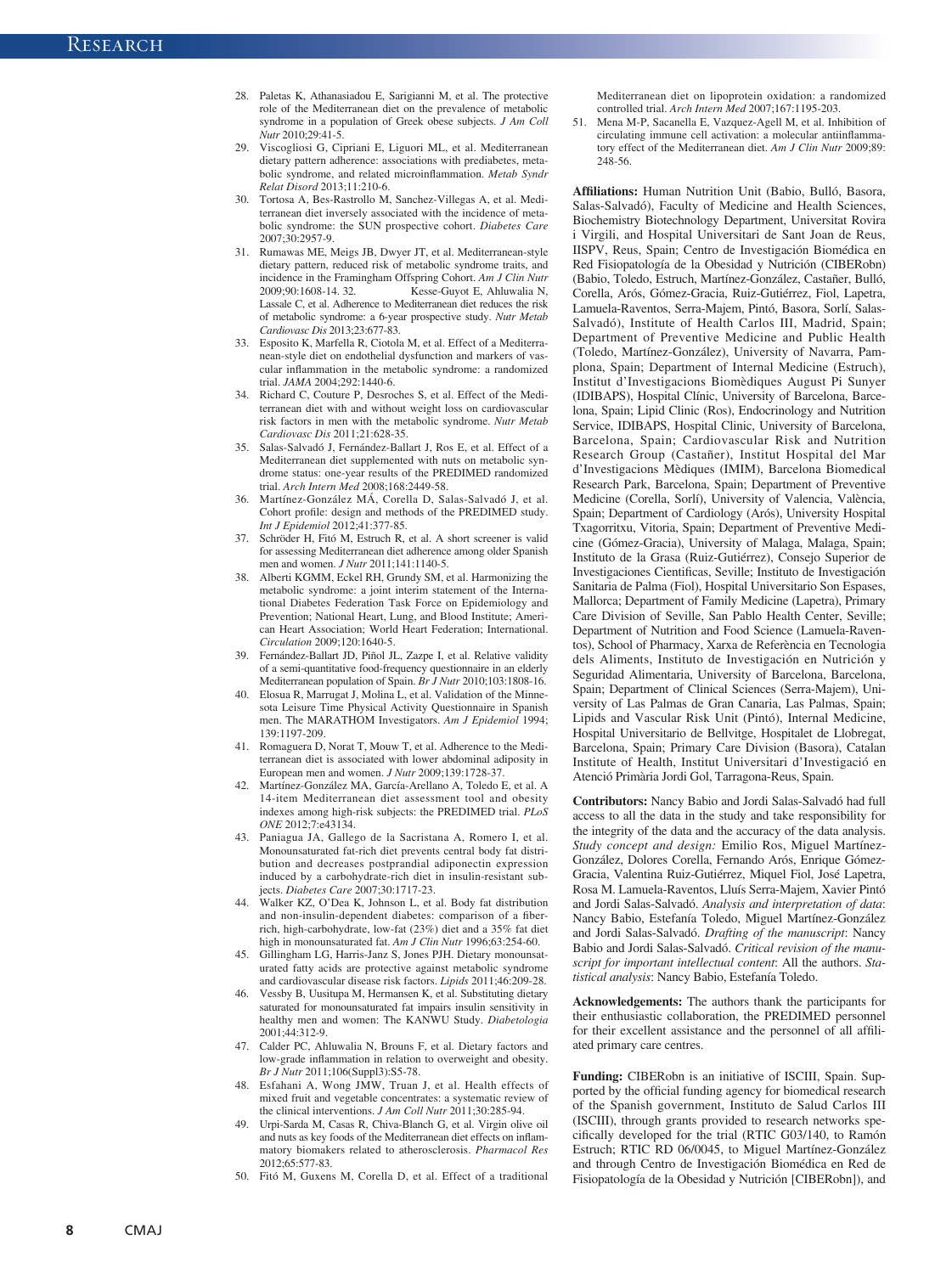by grants from Centro Nacional de Investigaciones Cardiovasculares (CNIC 06/2007), Fondo de Investigación Sanitaria–Fondo Europeo de Desarrollo Regional (PI04–2239, PI 05/2584, CP06/00100, PI07/0240, PI07/1138, PI07/0954, PI 07/0473, PI10/01407, PI10/02658, PI11/01647, and P11/02505; PI13/00462), Ministerio de Ciencia e Innovación (AGL-2009–13906-C02 and AGL2010–22319-C03), Fundación Mapfre 2010, Consejería de Salud de la Junta de Andalucía (PI0105/2007), Public Health Division of the Department of Health of the Autonomous Government of Catalonia, Generalitat Valenciana (ACOMP06109, GVA-COMP2010–181, GVACOMP2011–151, CS2010-AP-111, and CS2011-AP-042), and Regional Government of Navarra (P27/2011). None of the funding sources played a role in the design, collection, analysis or interpretation of the data or in the decision to submit the manuscript for publication.

**The PREDIMED Study Investigators:** C. Viñas, R. Casas, J.M. Baena, M. Oller, J. Amat, I. Duaso, Y. García, C. Iglesias and J. Benavent (Hospital Clinic, Institut d'Investigacions Biomèdiques August Pi i Sunyer, Barcelona, Spain); A. Sánchez-Tainta, E. Toledo, P. Buil-Cosiales, M. Serrano-Martínez, J. Díez-Espino, A. García-Arellano, I. Zazpe and J. Basterra-Gortari (University of Navarra, Primary Care Division Centres, Pamplona, Spain); R. González, C. Molina, M. Sorli, J. García-Roselló, J., Fernández-Ballart, A. Castro, R. Sagarra, R.Pedret, F. París and M. Llauradó (University Rovira i Virgili, Reus, Spain); S. Tello, J. Vila, M. Fitó and H. Schröder (Institute de Recerca Hospital del Mar, Barcelona, Spain); F. Aros del Hierro and J. Algorta (University Hospital of Alava, Vitoria, Spain); R. Benítez Pont, M. Bianchi Alba, J.Fernández-Crehuet Navajas and E. Gómez-Gracia (University of Málaga, Málaga, Spain); F.J. García, P. Roman, J.M. Santos and J. Lapetra (Department of Family Medicine, Primary Care Division of Sevilla, Sevilla, Spain); J. Álvarez-Pérez, E. Díez Benítez, I. Bautista Castaño and A. Sánchez-Villegas (University of Las Palmas de Gran Canaria, Las Palmas, Spain).

**Competing interests:** Ramón Estruch serves on the board of and has received lecture fees from the Research Foundation on Wine and Nutrition (FIVIN); he serves on the boards of the Beer and Health Foundation and the European Foundation for Alcohol Research; he has received lecture fees from Cerveceros de España and Sanofi-Aventis and grant support from Novartis. Emilio Ros serves on the board of and has received travel and grant support from the California Walnut Commission; he serves on the board of the Flora Foundation (Unilever); he serves on the board of and has received lecture fees from Roche; he serves on the board of and has received grant support from Amgen; he has received consulting fees from Damm and Abbott Laboratories; he has received consulting fees, lecture fees and grant support from Merck; he has received lecture fees from Danone, Pace, Astra Zeneca and Rottapharm; he has received lecture fees, grant support and payment for the development of educational presentations from Ferrer; he has received payment for the development of educational presentations from Recordati; and he has received grant support from Sanofi-Aventis, Takeda, Daiichi Sankyo, Nutrexpa, Feiraco, Unilever, and Karo Bio. Fernando Arós has received payment for the development of educational presentations from Menarini and Astra Zeneca. Rosa Lamuela-Raventos serves on the board of and has received lecture fees from FIVIN; has received lecture fees from Cerveceros de España; and has received lecture fees and travel support from PepsiCo. Lluís Serra-Majem serves on the boards of the Mediterranean Diet Foundation and the Beer and Health Foundation; he is a member of the scientific advisory board and has received consulting fees and grant support from the European Hyratation Institute; he has received lecture fees from the International Nut Council; he has received travel support for conferences from Nestlé. Xavier Pintó serves on the board of and has received grant support from the Residual Risk Reduction Initiative Foundation; he serves on the board of Omegafort; he serves on the board of and has received payment for the development of educational presentations and grant support from Ferrer; he has received consulting fees from Abbott Laboratories; he has received lecture fees and grant support from Merck and Roche; he has received lecture fees from Danone and Esteve; he has received payment for the development of educational presentations from Menarini; and he has received grant support from Sanofi-Aventis, Kowa, Unilever, Boehringer Ingelheim and Karo Bio. Jordi Salas-Salvadó serves on the board of and has received grant support from the International Nut and Dried Fruit Council; he has received consulting fees from Danone; and he has received grant support from Eroski and Nestlé. No other competing interests were declared.

**Data sharing:** The PREDIMED trial data are not available for sharing.